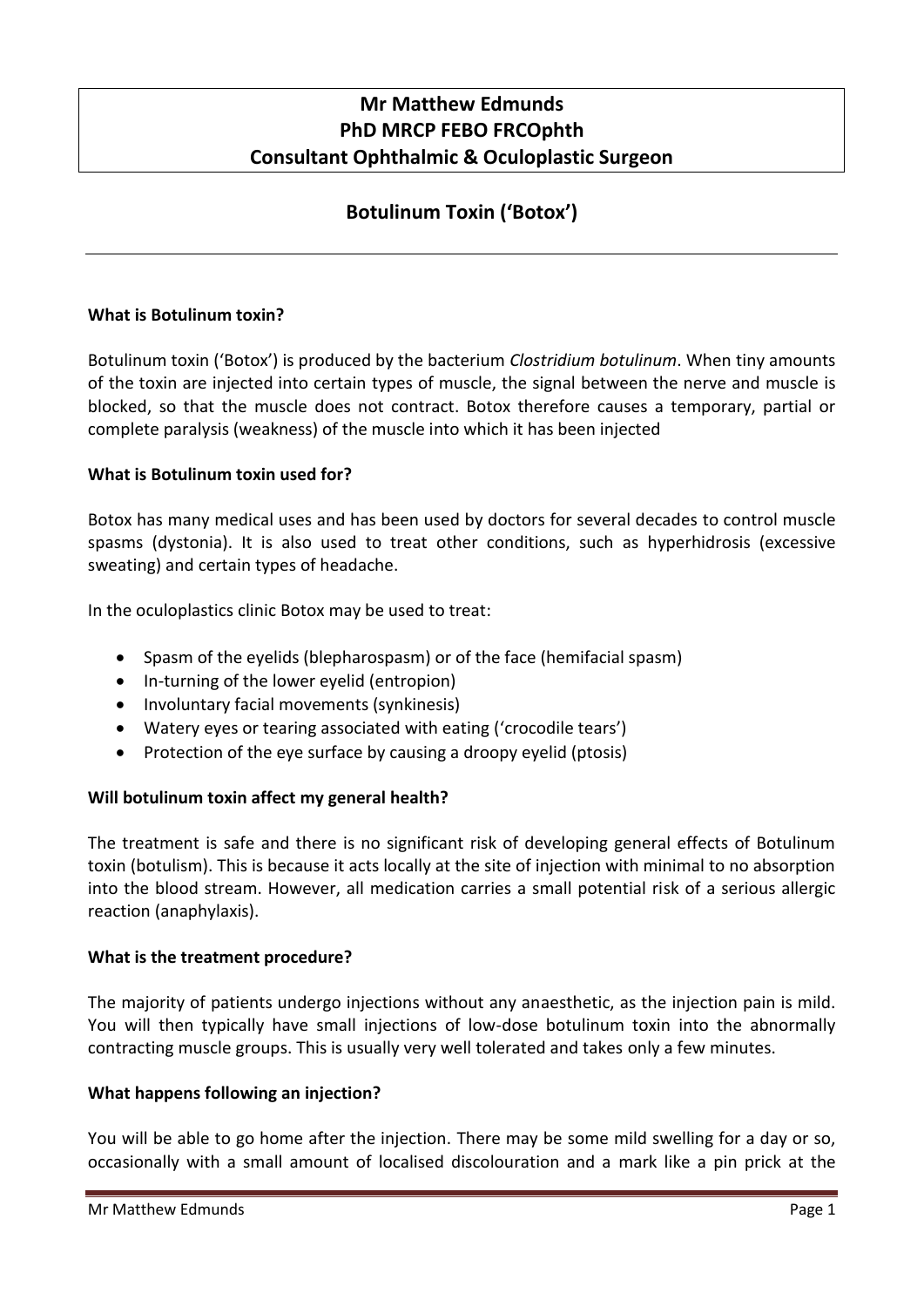injection site. There may be a mild, dull ache around the treated area for the following 1-2 days. The treatment effect starts a day or so post-injection and it may take up to 10 days before you see the full effect. Further top-up injections can be administered at this time, if required. The effect of botulinum toxin is variable, but typically lasts around 2-4 months.

## **What are the possible side effects?**

- Bruising at the injection site
- Drooping of the eyelid
- Drooping of the face on the injected side (e.g. the corner of the mouth)
- Temporary double vision you should not drive whilst you have double vision. It is very important that you discuss this with the doctor before treatment if this is of particular concern to you. Occasional cases of permanent residual lid closure or droop and double vision have been reported.
- In extremely rare cases, an injection around the eye could cause serious side effects to the eye or vision due to infection or bleeding.
- Dry eye this may need to be treated with artificial tear drops before the effect wears off.
- Antibody production (causing injections to become less effective)
- Cold sores (if you are already at risk of getting them)

## **Is everyone suitable for this treatment?**

You should **not** receive botulinum toxin injections if:

- You are pregnant or breast feeding
- You are taking antibiotic treatment around the same time
- You are allergic to botulinum toxin or egg products

There is no known risk when the treatment is given to women who are pregnant or breastfeeding, but some patients prefer to postpone treatment until they have given birth or weaned their child. If you are breastfeeding, we strongly advise that you express your milk to use for 24-48 hours following the injection.

## **Are there alternatives to Botulinum toxin injections**

Depending on the situation, surgery may be possible to relieve symptoms.

Depending on the nature and severity of the problem some patients may prefer to manage without treatment.

## **Other important information**

The majority of medicines used in the UK hold a 'product licence' or 'marketing authorisation' which is granted by a government organisation. The licence covers specific conditions in which the medicine can be used to treat people. Although botulinum toxin has been used for treating eye conditions for many years, manufacturers have never applied for a drug product licence. We use it on a "named patient" basis, and records are kept of all injections and patient details. This is one of many examples of a drug with a product licence for one condition being used safely and successfully for another condition.